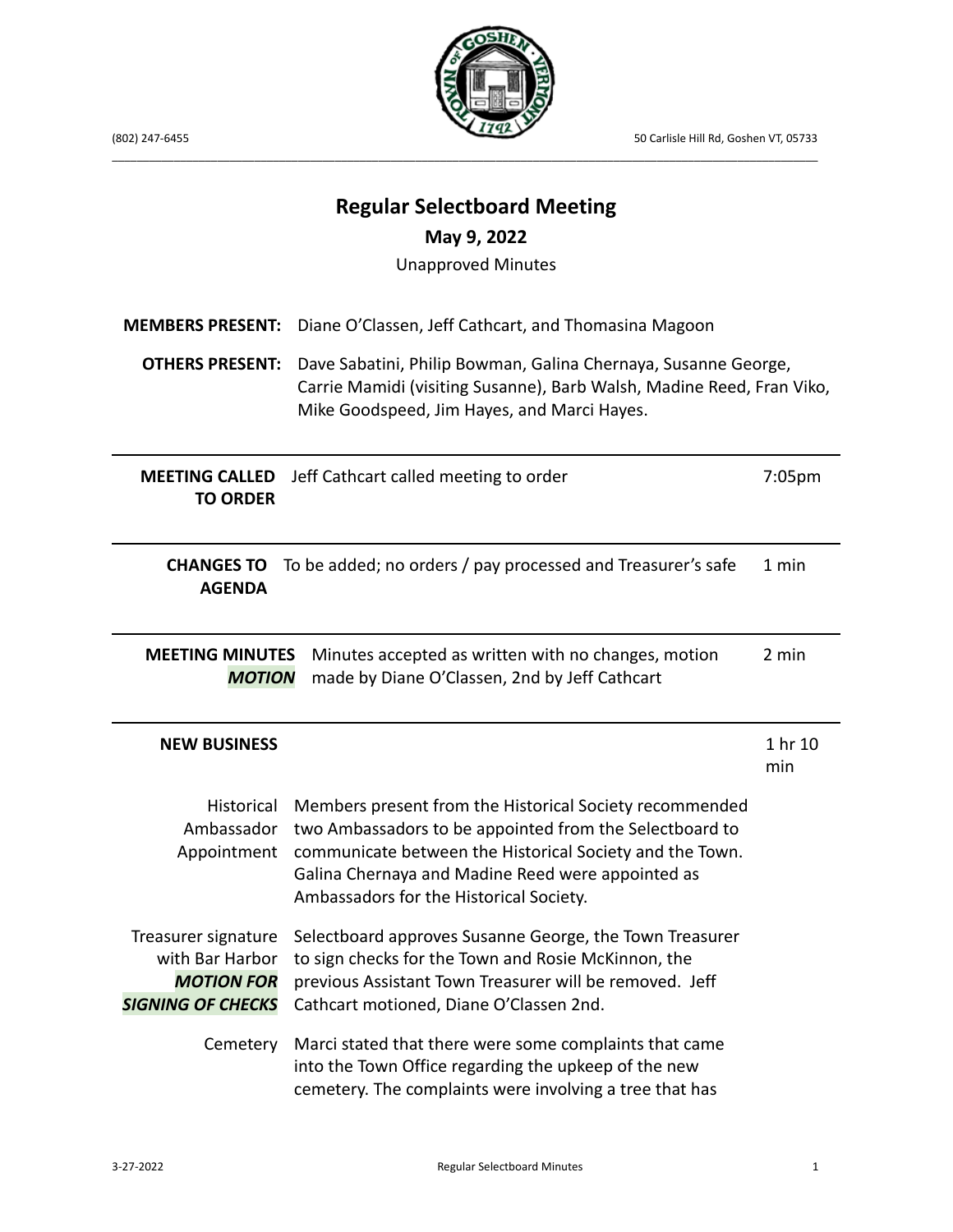

been down for some time, across two headstones, and the gate that has been broken since winter. Dave Sabatini, who is hired to maintain the Town lawn and cemeteries, is aware of both issues. He stated that he will work on the tree that came down on both Mott's and Walsh's grave markers. Dave inquired about the gate, if it should be a fixed gate or one that opens. Dave stated that previously the gate barricaded the entrance to the cemetery, it would have to be lifted off to drive into the cemetery. Discussion on leaving the cemetery open or having it as a pedestrian entrance only. There was concern that some people may want to drive down into the cemetery. Marci stated that most cemeteries have a closed gate in the winter and open for the summer. Dave inquired if this should be a double gate, or one that swings open. Jeff Cathcart will call Paris Farmers Union tomorrow to see about gate, latch, and hinge options.

Compost Collection Marci stated there are issues with the compost collection and would like for the board to review and reconsider having the Town no longer collect compost. Marci stated that the Town has been complying with the mandatory compost pick up since the State mandated it. Dave Sabatini inquired about how the Town would meet the State requirements for compost pick up. Marci spoke with the transfer station and it is permissible for people to bring their compost to the transfer station. Marci suggested that the Town offers a composting workshop for those interested in composting, that with the ability of individuals to bring compost would meet the requirements. Jeff Cathcart stated that the garbage and recycling collection is being reconsidered as there are many issues with the way it is being done now. There was a suggestion to have garbage continuing as pick up on Wednesdays and recycling as drop off on Saturday. Phil Bowman stated that in Ripton they had garbage and recycling on Saturday, which is a nice time to see everyone. He suggests having the drop off for both on one day, rather than having people need to go down twice. Marci agrees both on one day is good. Diane O'Classen inquired about the tickets for garbage. Marci said that not very many tickets are sold, those that use tickets often put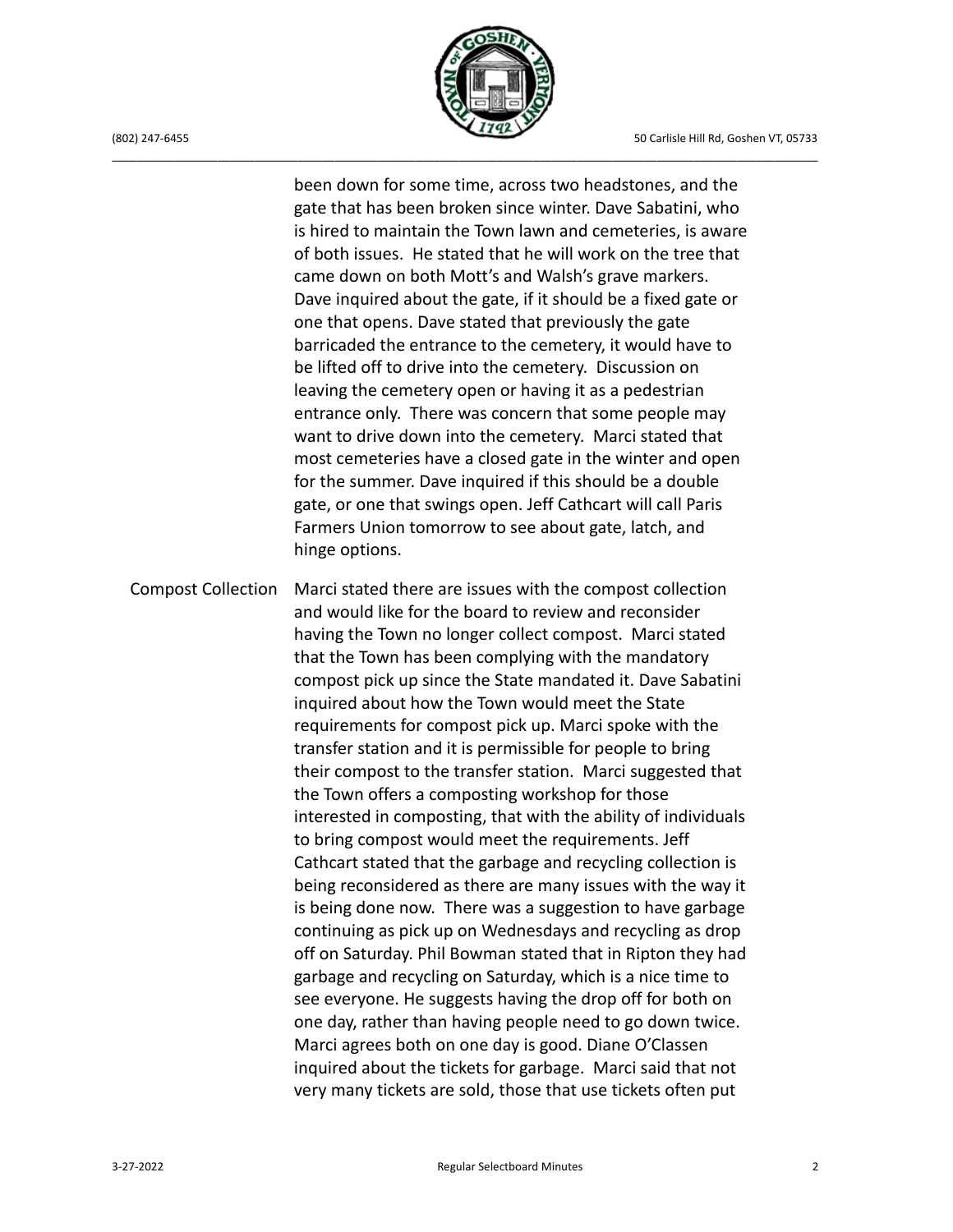

it on one very overweight bag. Jim said these are typically left, if they are picked up they usually end up ripping the bag when they throw it in due to the weight. Jim Hayes stated that Camp Thorpe will be opening and that is a large load of recycling, often making it necessary for two trips. Dave Sabatini thought that trash pick up was residential only. Marci stated yes, however they are picking up from other businesses in Town, with a limit. For example Blueberry Hill, which is commercial, they have a limit amount they can put out that Marci will pick up. Unlike other businesses, Camp Thorpe is recycling only, no garbage is put out, and it is for two months of the year, not year round. Thomasina stated that this will need to be looked at further. Dave Sabatini stated that per State requirement whoever picks up trash needs to also offer recycling pick up, he doesn't know why Camp Thorpe trash hauler is not picking up the recycling as well. Phil inquired about charging an extra fee for business waste collection. Marci stated that business waste, being commercial, can be dropped off by the owner, unlike residential trash which needs to be brought in by a licensed hauler. Businesses in Town can bring their trash to the transfer station. Fran inquired about alternating the garbage/recycling, having garbage one week, then the next would be recycling. Jeff Cathcart stated that most people would not want to keep their garbage around for two weeks. Jim stated that the truck is having mechanical issues and is making funny noises. Thomasina inquired about having this on the agenda and warned for the voting in November so it could happen before winter. Madine stated that this can be done so long as it is properly warned. Diane O'Classen stated that the Town would pay for the expense of having a special election, but being there is already an election happening, if warned, this could be added. Thomasina also stated that the website is getting ready to be launched. There could be a survey put out to the people to see what they think and if they could offer ideas. Philip inquired about composting bins, Marci will find out more information about composting bins from the transfer station that may be available for the people and speak with Judith about doing a composting workshop.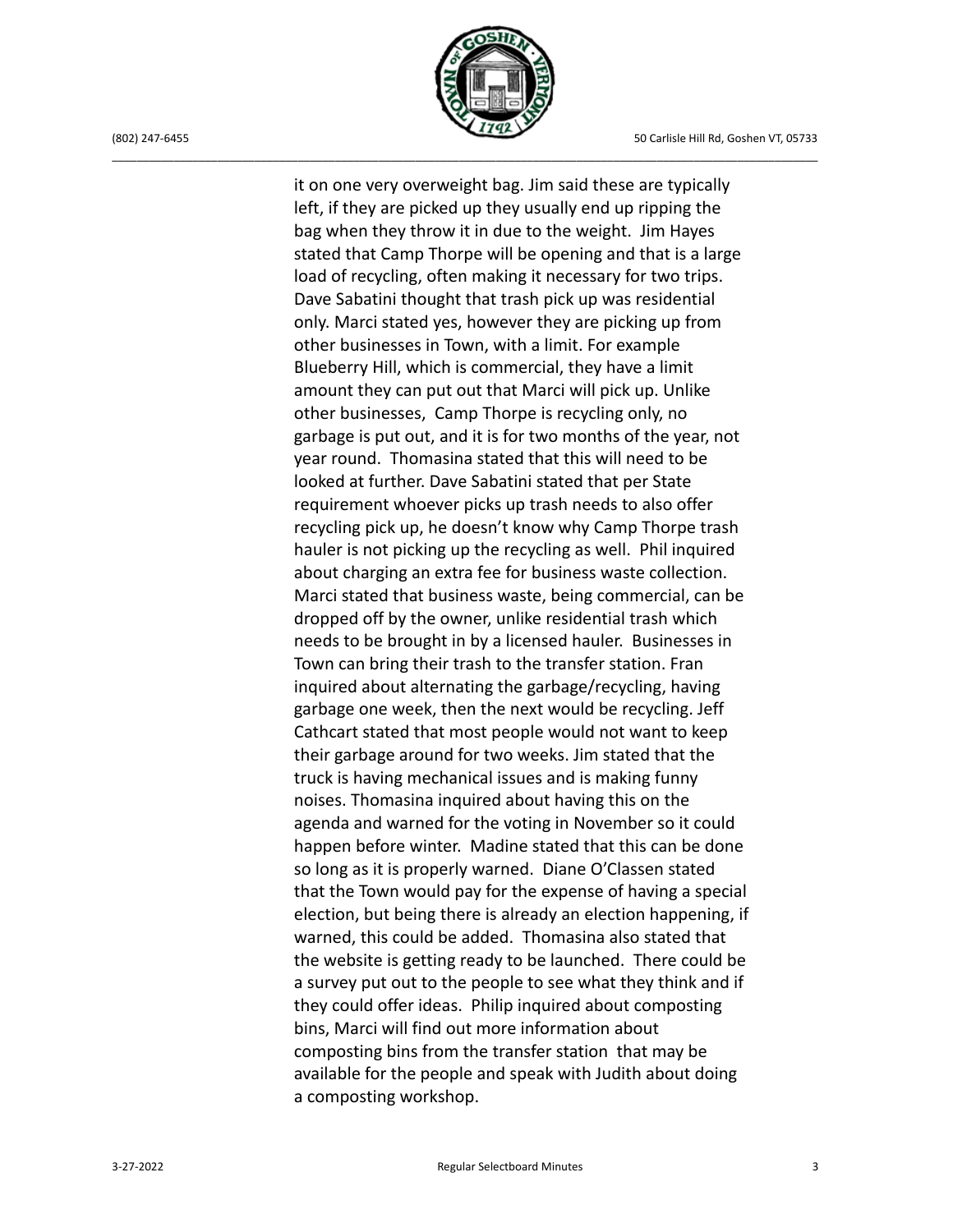

No orders to be Susanne stated that there will be no orders or payments processed processed on the week of the 23rd of May. Jeff Cathcart stated that time will not go in and payroll will not be processed as the Treasurer will be away. Susanne clarified that she will be here, it is Vickee that is going on a trip and this is a request from Vickee as they are still working together until September. Jeff Cathcart stated that Susanne is the newly elected Treasurer and that she has the say and ability to perform Treasurer duties in the absence of the Assistant, Jeff Cathcart inquired what Susanne thought. Susanne stated that she knows how to do the orders and would be able to process payment and handle the orders on her own, she has been doing them under Vickee's guidance and is comfortable with doing them in her absence. The board supported Susanne with her decision. Orders will go in as usual for the next board meeting. Treasurers Safe Jeff Cathcart looked into the costs of safes and a safe to Vickee's specification would cost the town \$2,176.00, then there would be added cost with delivery and installation. He figures it should be budgeted to spend up to \$3,000.00 for a fire proof safe for the Treasurer. Marci stated that Rosie inquired about the vault situation with Sue Gage during ballot drop off last week. Sue Gage is the Brandon Town Clerk as well as the Treasurer and she said there is no need for a safe the size requested. Any money and checks should be deposited or dropped off at the safe drop at the bank, a filing cabinet size would be all that should be needed. Susanne said that she will be working on Tuesdays while the vault is open and with other people. Diane inquired about having the orders for the Monday meeting, if she will not be doing work until Tuesday. Susanne mentioned that Marci is often in the office Monday morning and she could have the vault open. Jeff Cathcart stated that the vault is the Town Clerk's jurisdiction and it would be good to not have to rely on the vault to be open to perform the duties of the Treasurer, he strongly feels that Susanne should have a place for her things that are apart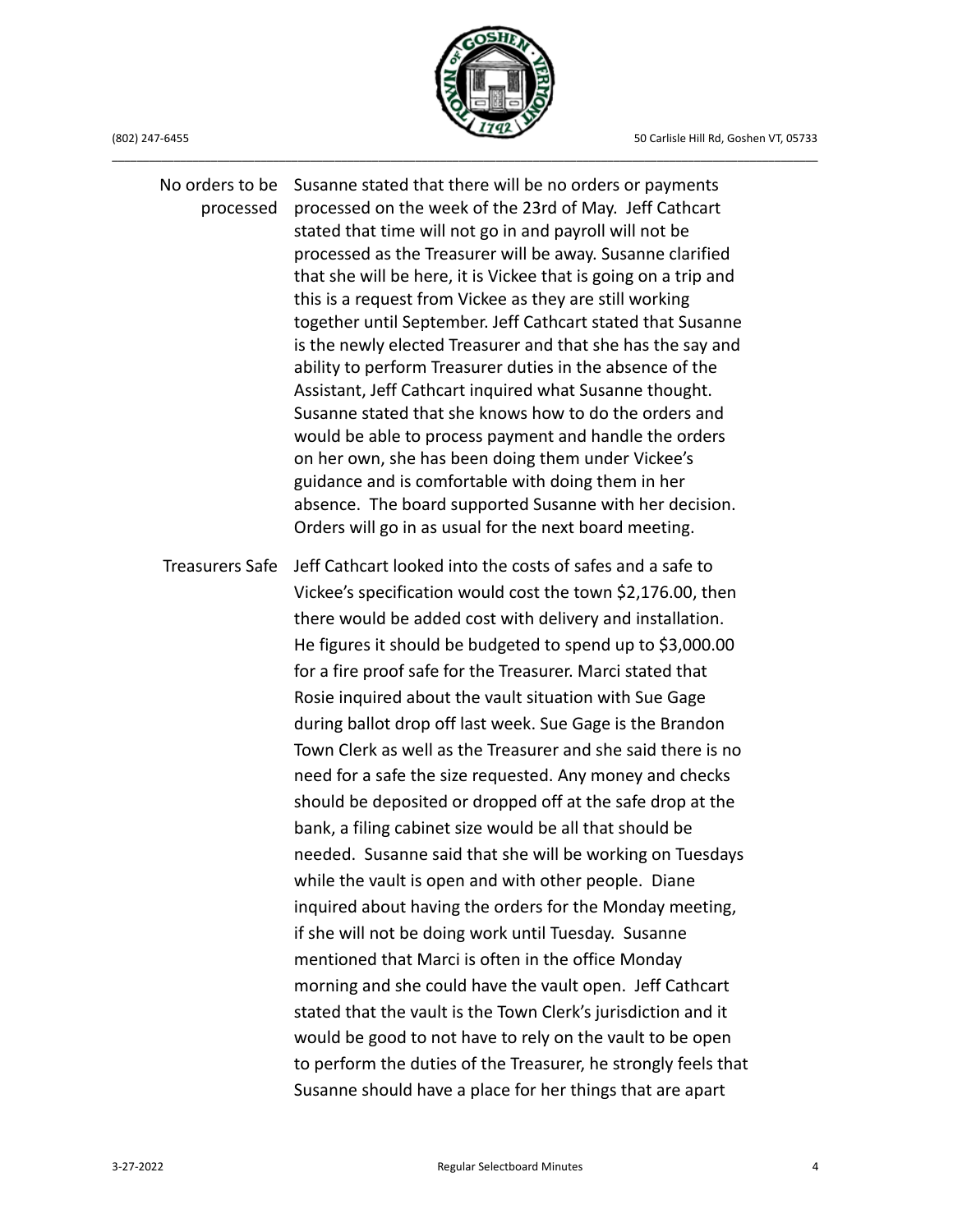

from the vault. Marci stated that the Treasurer currently has a designated filing cabinet, perhaps that could be replaced with a locked fireproof filing cabinet. This will be looked into further.

Payroll Time Sheet The Auditors have a new time sheet form that they would like to be used. The Auditors also brought up the importance of the time sheet policy. Marci stated that the verbiage of 2 months should be replaced with 60 days. She stated that two calendar months are misleading, when 60 days can span 3 months. There was a case of this where an employee in Goshen had three months on a timesheet and was reprimanded, when she in fact had no more than 60 days, the amount of months is confusing. Jeff Cathcart stated that orders are in every selectboard meeting, no time sheet should be for several months.

> Fran stated that it is important to adhere to and enforce the timesheet policy, currently there are time sheets coming in from December and it is May. Susanne also spoke up and said that the time sheet policy has not been adhered to with late time coming in, but she will be sure that it will be. Marci stated that the timesheet policy was directed towards one employee, all other employees when they handed in late timesheets were not reprimanded, it should be the same for every employee, not just a targeted one. Galina brought up the idea of using an electronic timesheet as many businesses have for their employees. Susanne stated that the software company would need to be purchased to do that. Jeff Cathcart stated that policies need to have ramification, something to reinforce the policy, otherwise it does no good having a policy. Jeff stated that if a timesheet is not turned in that person would need to speak with the Selectboard, then if they are an elected person they would answer to the State. Jeff Cathcart stated that if time is turned in beyond the two months then that person still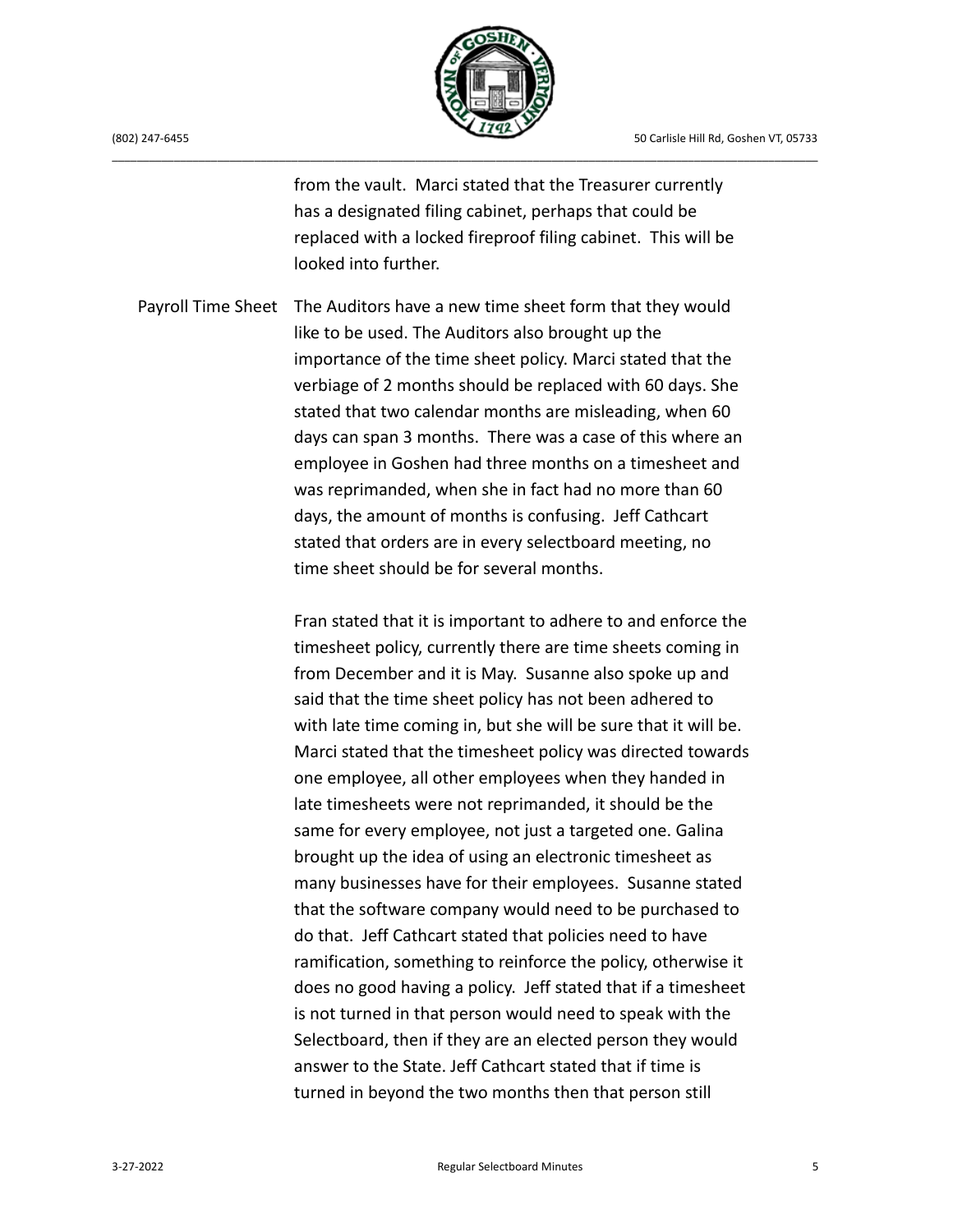

needs to be paid, but to address it as a personnel issue with the board, if repeated that position for the employee may result in termination. Jeff Cathcart stated that this town is not set up for a reliable way of putting timesheets in electronically. Jeff himself has been having issues with his internet connection at home, Thomasina stated that she worked from the Town Office due to connection issues at her house this past week. Jeff Cathcart stated that this is a small Town and is not currently set up for electronic time reporting.

Susanne stated that at the Training she recently attended she was told that you should make it easy for people to pay you, she stated this could be direct deposit, credit card, paypal. Galina stated that working on electronic payment and timesheets should be considered as this would be good moving forward.

Marci stated that the pay period she has from the State job goes in every two weeks, if she misses reporting time for that week, she needs to report it to her employer, who then needs to get permission higher up and have the system unlocked. Marci stated that the pay goes in every two weeks for the State, she has one day after the pay period closes to enter her time if she has not already done so, after that she needs to report it to be paid.

Diane O'Classen stated that she would like to continue this discussion next meeting with the conversation of repercussions with this policy.

## **OLD BUSINESS** 16 min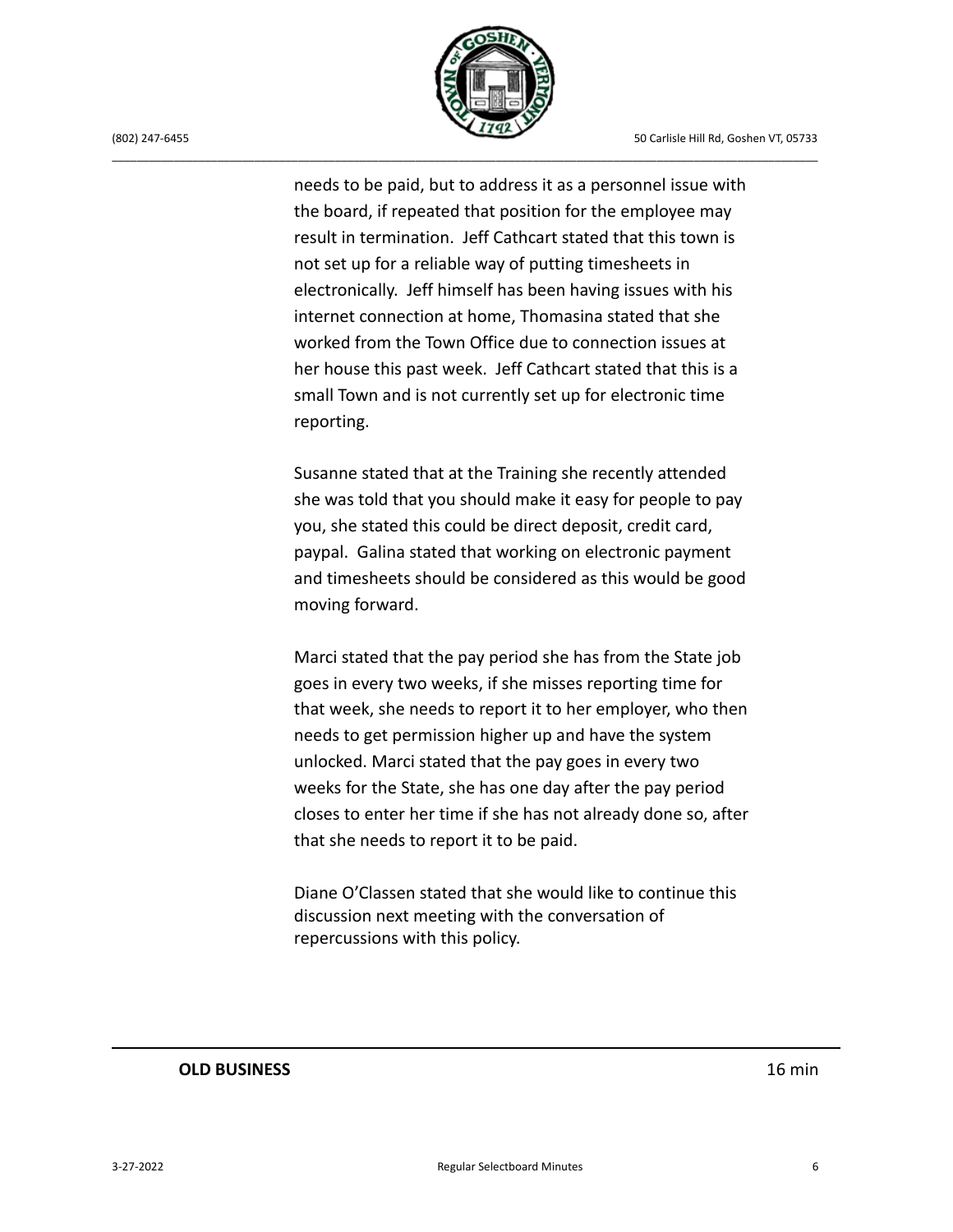

Town Hall Windows A quote for Brandon Lumber Anderson windows, material only is obtained. Jim stated that he estimates it would take a couple days, with a few men at \$32 per man. Jim did the windows in the Town Office, which didn't take too long. Jim said it is dependent on what he will find when he takes the windows off, he is anticipating needing to do some insulating. The outside and inside of the building around the windows will remain the same, no structural change, only installing new functioning windows. Thomasina inquired about saving the existing windows. Jim said that will be easy to do. Jeff Cathcart makes a motion to use the ARPA funds to purchase the windows, as quoted for, with labor and extra material and for Jim to begin this work when he can. Fran interjected and suggested that others are considered for doing the work rather than Jim, she inquired if he has the time as she would like to see the roads worked on instead of his time being spent on the windows. The board inquired if Jim has the time. Jim said yes, he is currently working at Diane's and after that he can begin on the windows. Jeff Cathcart stated that if they do not use Jim, they would need to find a contractor on the Historic registry list, a quote could be obtained to see what that would cost. Jim has experience working on historic buildings and he was approved to do the windows in the Historic Town Office.

## *MOTION INSTALLATION AND PURCHASE OF WINDOWS*

Thomasina motioned to have Jim Hayes purchase and install the windows for the Town Hall original basement section, Diane O'Classen 2nd.

Town Hall Clean up Galina stated that the Historical Society discussed a day to clean up the Town Hall. They would like this done on June 24th. Volunteers would be appreciated. Galina mentioned the old piano upstairs and that two of them they would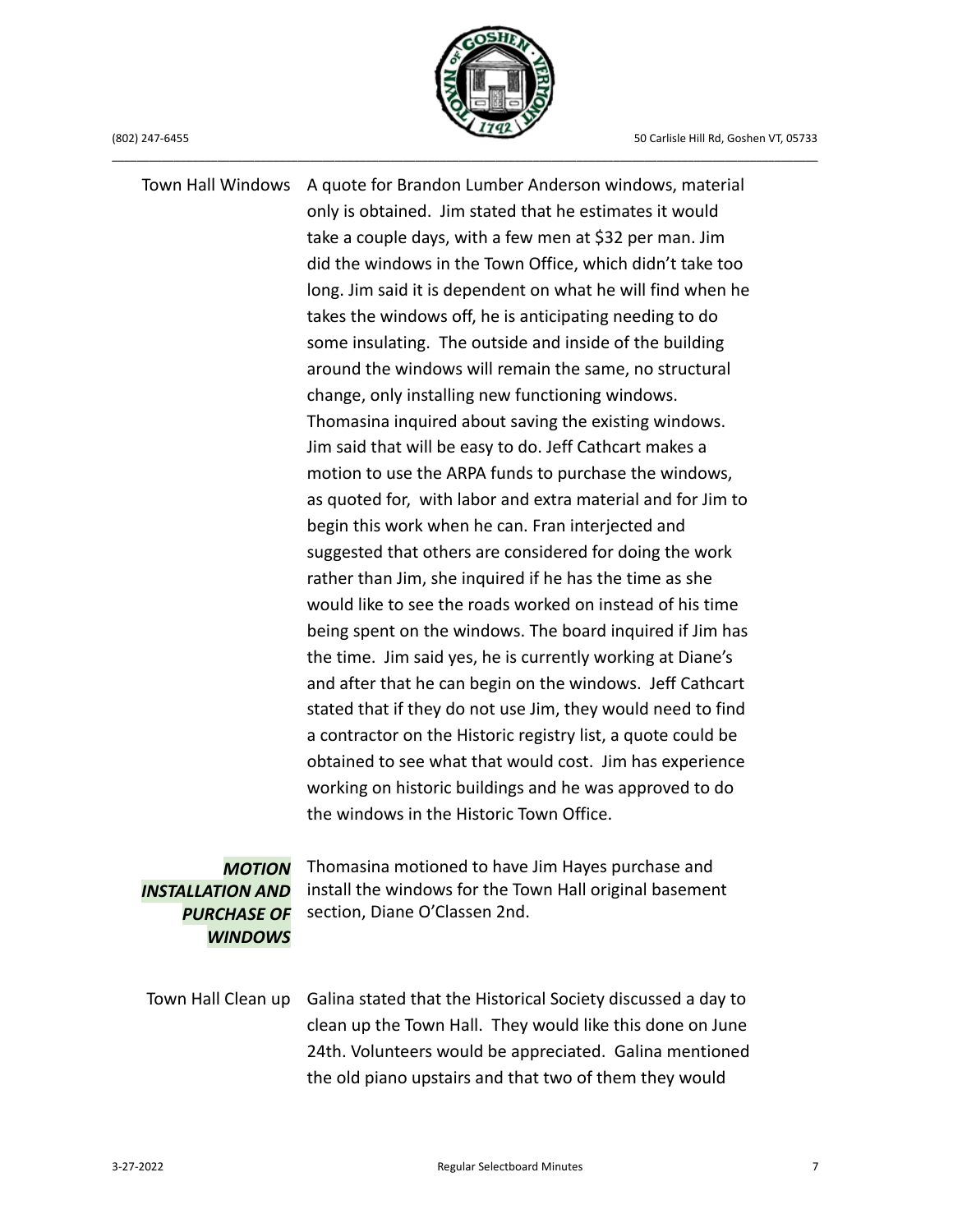

like to remove from the Town Hall. Thomasina inquired about having the selectoboard give permission for the Historical Society to go through certain things and make decisions on keeping them or not. Madine said the old organ in the back is original, the piano was donated by Barb Brown's mother, Jimmy helped put it up there, the 70's organ is working. Marci had a conversation with Rosie and she is open to relocating the items in the closet downstairs which is kept locked. Rosie has thought this to be a good place for a lift, it will be a matter of finding another space for these items that she stores there, some need to be secured.

Jeff Cathcart stated that he would like to have the Town historians present on cleanup day to assist with what they find. Madine Reed stated that some from the Historical Society do not like the table (black with red top), however she feels it should remain as it was the schoolhouse table. Marci agrees and Diane stated it is the most stable table the Town has, it is also the dessert table when they have dinners.

- Swim Policy Swim Policy as written is favorable with the board. Diane *Motion* O'Classen motions to accept swim policy, Thomasina 2nd.
	- **ROADS** Jim reported that more gravel and grading will be done on Dutton Brook. He will also spread Chloride at the bottom of Carlisle, Galina was thankful. 9 min

Diane O'Classen stated that she is impressed with the job of the grader and roller. She is happy with the purchase and she could see the difference with our roads vs. Ripton's after they were graded. Jeff Cathcart stated that the roads are in really good shape. Jeff Cathcart inquired about the two culverts that need to be done on Goshen Ripton Rd.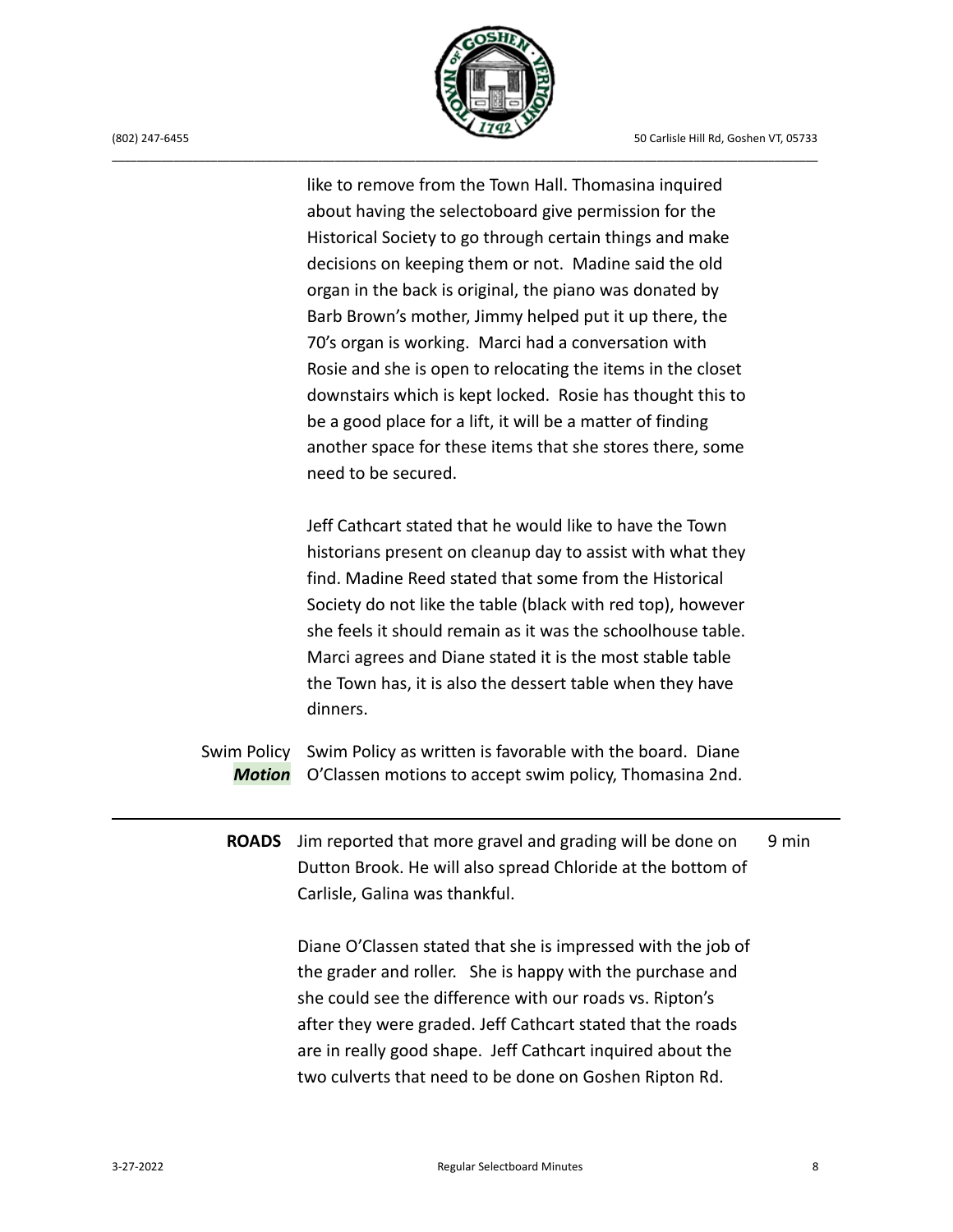

| (802) 247-6455 |
|----------------|

|                           | Jim mentioned the connected waterways grants. He is<br>unsure what area will be done, this would have to be done<br>this fiscal year (before July 1st), he was hoping Jeff Whiting<br>would be present.                                                                                                                                                                                                                                                                                                                                                                         |        |
|---------------------------|---------------------------------------------------------------------------------------------------------------------------------------------------------------------------------------------------------------------------------------------------------------------------------------------------------------------------------------------------------------------------------------------------------------------------------------------------------------------------------------------------------------------------------------------------------------------------------|--------|
|                           | Diane O'Classen would like to have something done with<br>the packed culvert from the beaver on Dutton Brook rd. Jim<br>said that thankfully the culvert further down is taking the<br>water and putting it to the other side of the road, if they<br>both get plugged the road will be damaged. Jeff Cathcart<br>would like to have the culvert unplugged.<br>Jeff Cathcart would like to see the culvert at Suzie Reider's<br>done to prevent further washout on that road from the<br>driveway. Jeff Cathcart would like the road signs done as<br>soon as possible as well. |        |
| <b>CITIZENS CONCERNS</b>  | Galina stated that a large sign is to be made regarding the<br>Silver Lake project. She would like to have it put up at<br>the four corners, Jeff Cathcart stated yes this would be<br>ok.                                                                                                                                                                                                                                                                                                                                                                                      | 2 min  |
| <b>ANY OTHER BUSINESS</b> | Thomasina stated that Marci and herself have been<br>working on the website. She would like to have it ready to<br>be presented at the next selectboard meeting. Thomasina<br>mentioned that there can be a newsletter and an email<br>sign up from the website. All content will be managed by<br>Marci and herself, nothing controversial will be on there.                                                                                                                                                                                                                   | 19 min |
|                           | Jeff Cathcart stated that he has been getting spam emails.<br>Thomasina stated that this is transferring from the old<br>selectboard email from Fatcow, she will go in and turn up<br>the spam filters.                                                                                                                                                                                                                                                                                                                                                                         |        |